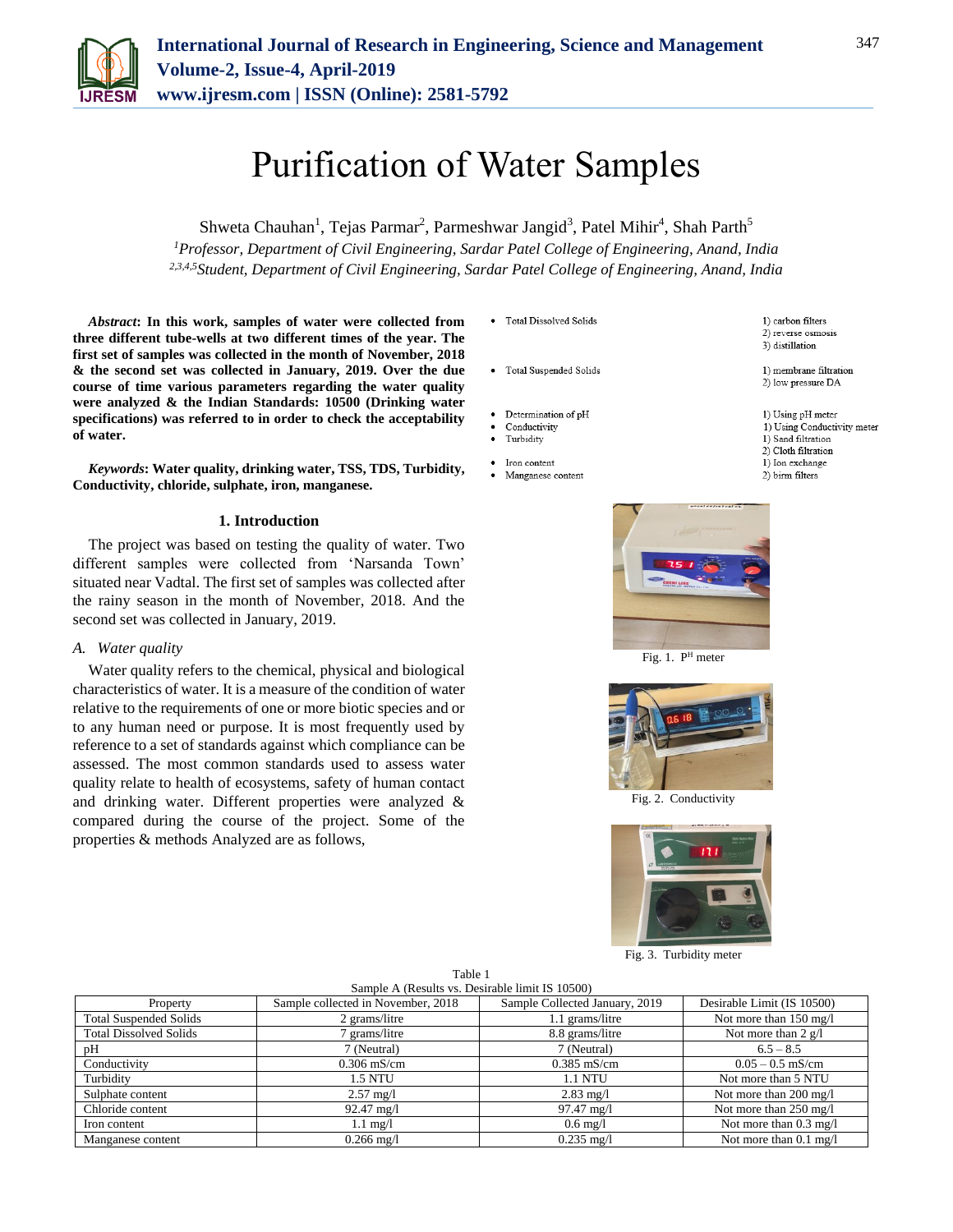

# **International Journal of Research in Engineering, Science and Management Volume-2, Issue-4, April-2019**

**www.ijresm.com | ISSN (Online): 2581-5792** 

Table 2

| Sample B (Results vs. Desirable limit IS 10500) |                                    |                                   |                                  |  |
|-------------------------------------------------|------------------------------------|-----------------------------------|----------------------------------|--|
| Property                                        | Sample collected in November, 2018 | Sample Collected in January, 2019 | Desirable Limit                  |  |
| <b>Total Suspended Solids</b>                   | 3 grams/litre                      | 2.2 grams/litre                   | Not more than $150 \text{ mg/l}$ |  |
| <b>Total Dissolved Solids</b>                   | 9 grams/litre                      | 12.1 grams/litre                  | Not more than 2 $g/l$            |  |
| pH                                              | Slightly less than 7 (Acidic)      | Between $5 & 6$ (Acidic)          | $6.5 - 8.5$                      |  |
| Conductivity                                    | $0.308$ mS/cm                      | $0.414$ mS/cm                     | $0.05 - 0.5$ mS/cm               |  |
| Turbidity                                       | <b>2.6 NTU</b>                     | <b>2.1 NTU</b>                    | Not more than 5 NTU              |  |
| Sulphate content                                | $34.75 \text{ mg}/1$               | $41.3 \text{ me}/1$               | Not more than $200 \text{ mg/l}$ |  |
| Chloride content                                | $162.45 \text{ mg/l}$              | $172.45 \text{ mg}/1$             | Not more than 250 mg/l           |  |
| Iron Content                                    | $2.76 \,\mathrm{mg}/l$             | $1.66 \text{ mg}/l$               | Not more than $0.3 \text{ mg}/1$ |  |
| <b>Manganese Content</b>                        | $0.467$ mg/l                       | $0.381$ mg/l                      | Not more than $0.1 \text{ mg}/1$ |  |

| Table 3                                         |  |  |  |  |  |
|-------------------------------------------------|--|--|--|--|--|
| Sample C (Results vs. Desirable limit IS 10500) |  |  |  |  |  |
|                                                 |  |  |  |  |  |

| Property                      | Sample collected in November, 2018 | Sample Collected in January, 2019 | Desirable Limit        |
|-------------------------------|------------------------------------|-----------------------------------|------------------------|
| <b>Total Suspended Solids</b> | 2 grams/litre                      | 1.4 grams/litre                   | Not more than 150 mg/l |
| <b>Total Dissolved Solids</b> | 6 grams/litre                      | 7.7 grams/litre                   | Not more than 2 $g/l$  |
| pH                            | Between 7&8 (Basic)                | 7 (Neutral)                       | $6.5 - 8.5$            |
| Conductivity                  | $0.282$ mS/cm                      | $0.363$ mS/cm                     | $0.05 - 0.5$ mS/cm     |
| Turbidity                     | 1.9 NTU                            | <b>1.5 NTU</b>                    | Not more than 5 NTU    |
| Sulphate content              | $8.24 \text{ mg}/1$                | $12.02 \text{ mg}/1$              | Not more than 200 mg/l |
| Chloride content              | $142.46 \text{ mg}/1$              | $147.45 \text{ mg}/1$             | Not more than 250 mg/l |
| Iron content                  | $0.55 \text{ mg}/1$                | $0.5 \text{ mg}/1$                | Not more than 0.3 mg/l |
| Manganese content             | $0.301 \text{ mg}/1$               | $0.286 \text{ mg}$                | Not more than mg/l     |

## **2. Working model purification of samples**

### *A. Working*



Fig. 4. Working

Solar water decontamination system is a water purification system at household level based on solar radiation treatment and water distillation with additional use of solar heating. It is a combination of two water purification processes, the Solar Water Disinfection System (SODIS)and the solar distillation process. Solar water distillation uses a solar still to condense pure water vapour and settle out harmful substances to make clean, pure drinking water. This process is used when the water is brackish containing harmful bacteria, or for settling out heavy metals and also for desalination of sea water. Solar water pasteurization involves the use of moderate heat or radiation to kill disease - causing microbes. This heat is provided from cookers that trap solar energy. This method has proven to kill bacteria, viruses, worms and protozoa.

#### **3. Conclusion**

It can be seen that the amount of total suspended solids has decreased from November, 2018 to January, 2019 in all the three samples. The reason might be the dirt particles which are more significant in the rainy season than in the summer.

As far as the TDS (total dissolved solids) is concerned,

the value of TDS increases across the three samples. Lower flow volume & evaporation might be the reason.

- If we take a look at the pH value, it decreases a bit in samples B & C, but is pretty much constant in sample A.
- Conductivity increases in the second set of samples and so is TDS along with that. The reason being evaporation and lower flow volume again.
- Turbidity decreases in the second set of samples. The reason might be the lower TSS.
- There is a significant increase in both the sulphate content & chloride content in the second set of samples. TDS increases and so is the amount of salts dissolved in water.
- If we compare the three samples, then the water from A seems to be the purest as it is colorless on both the occasions, is neutral & has the least TSS.
- Sample B might be termed as the most impure among the three.
- Hence, the required properties of all the three samples collected at two different times of the year were analysed and compared & appropriate measures were suggested wherever required.

#### **References**

- [1] Atul Prakshan R. K Kadial, WWWE (Water and Waste Water Engineering).
- [2] American Public Health Association. 1998. "Standard Methods for the Examination of Water and Wastewater." 20th edition.
- [3] Barber, Larry B. II. 1992. "Hierarchical Analytical Approach to Evaluating the Transport and Biogeochemical Fate of Organic Compounds in Sewage-Contaminated Groundwater, Cape Cod, Massachusetts." in Ground Water Contamination and Analysis at